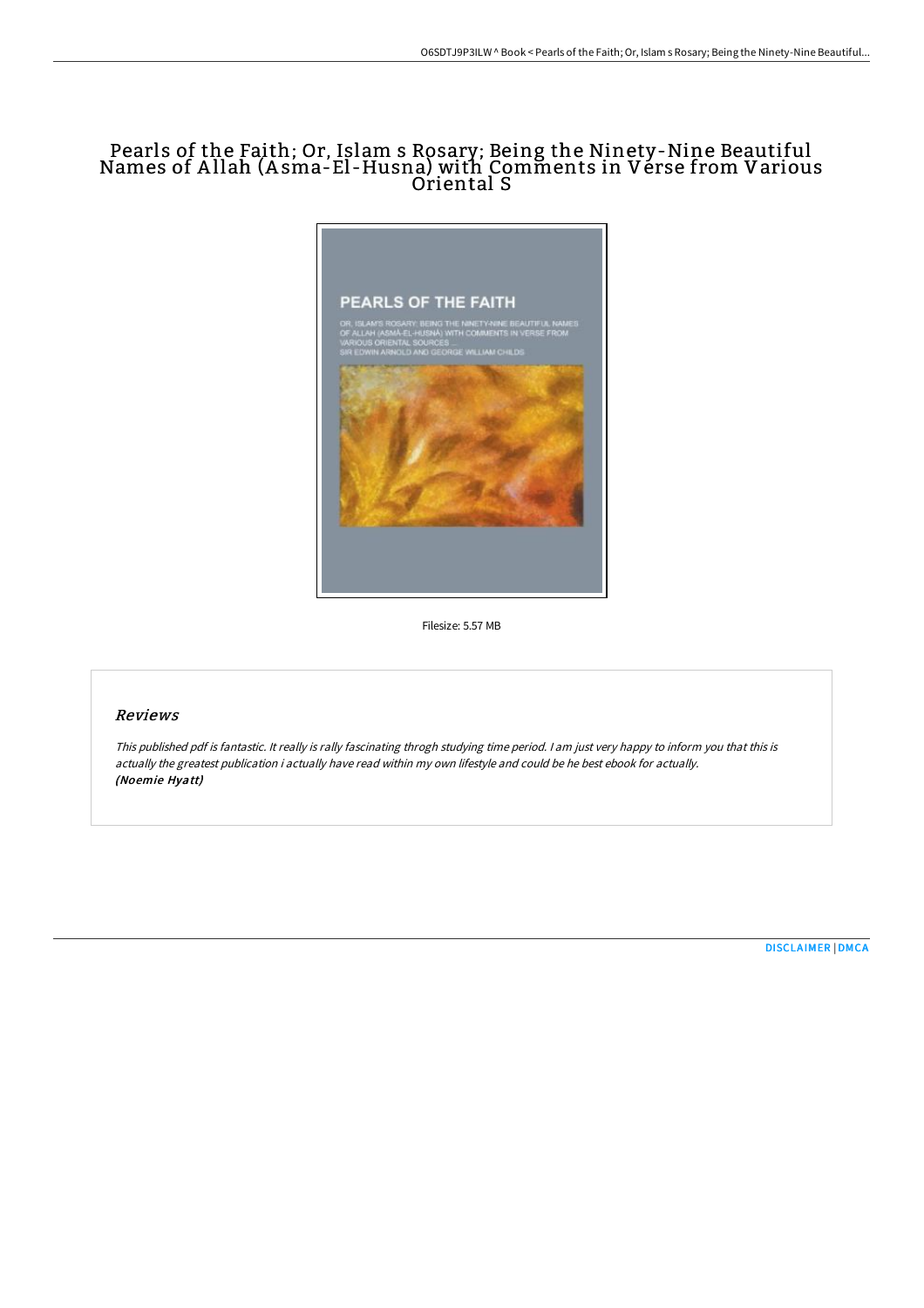## PEARLS OF THE FAITH; OR, ISLAM S ROSARY; BEING THE NINETY-NINE BEAUTIFUL NAMES OF ALLAH (ASMA-EL-HUSNA) WITH COMMENTS IN VERSE FROM VARIOUS ORIENTAL S



To download Pearls of the Faith; Or, Islam s Rosary; Being the Ninety-Nine Beautiful Names of Allah (Asma-El-Husna) with Comments in Verse from Various Oriental S eBook, remember to click the button under and download the ebook or get access to additional information which are highly relevant to PEARLS OF THE FAITH; OR, ISLAM S ROSARY; BEING THE NINETY-NINE BEAUTIFUL NAMES OF ALLAH (ASMA-EL-HUSNA) WITH COMMENTS IN VERSE FROM VARIOUS ORIENTAL S book.

Theclassics.Us, United States, 2013. Paperback. Book Condition: New. 246 x 189 mm. Language: English . Brand New Book \*\*\*\*\* Print on Demand \*\*\*\*\*.This historic book may have numerous typos and missing text. Purchasers can usually download a free scanned copy of the original book (without typos) from the publisher. Not indexed. Not illustrated. 1883 edition. Excerpt: . Earth knows, heaven shows; the holy scriptures say, How righteous and unerring is Thy way. We sent it down upon the Night of Power, 1 The Book which doth declare. In all the year that night is best: one hour Thereof, in praise and prayer, Is worth a thousand days of joy; for then The Angels bear commands, Bringing the will of Al-Raschid to men; Descending on all lands. Peace ruleth till the rising of that dawn. While Allah doth ordain How many souls those twelve moons shall be born, How many shall attain His mercy; for the books are brought of these, And each account is cast; And Allah maketh the allowances/ Accepting souls at last. Thus spake our Lord, and Ayesha replied,1 O Prophet! are there none Accepted, save by mercy? None! he cried, By God! I say not one! Not thou !-not even thou!--thou not to go, Unquestioned, into heaven, 1 Cf. the Mishkat-el-Masabih. Who walked with Allah s Angels, and below Taught us the message given ? -- He drew his cloth across his bended face, And thrice he spake to her: Except God s mercy cover me with grace, I shall not enter there! O Al-RascMd! and if not he, Increase to us Thy clemency. 99 } > 6.0 loving-kind, long-suffering Lord! once more We praise Thee, magnifying Az-Zaboor. Patient is Allah, and He loveth well The patient, saith the Book, 1 and such as dwell...

R Read Pearls of the Faith; Or, Islam s Rosary; Being the Ninety-Nine Beautiful Names of Allah [\(Asma-El-Husna\)](http://albedo.media/pearls-of-the-faith-or-islam-s-rosary-being-the-.html) with Comments in Verse from Various Oriental S Online

Download PDF Pearls of the Faith; Or, Islam s Rosary; Being the [Ninety-Nine](http://albedo.media/pearls-of-the-faith-or-islam-s-rosary-being-the-.html) Beautiful Names of Allah (Asma-El-Husna) with Comments in Verse from Various Oriental S